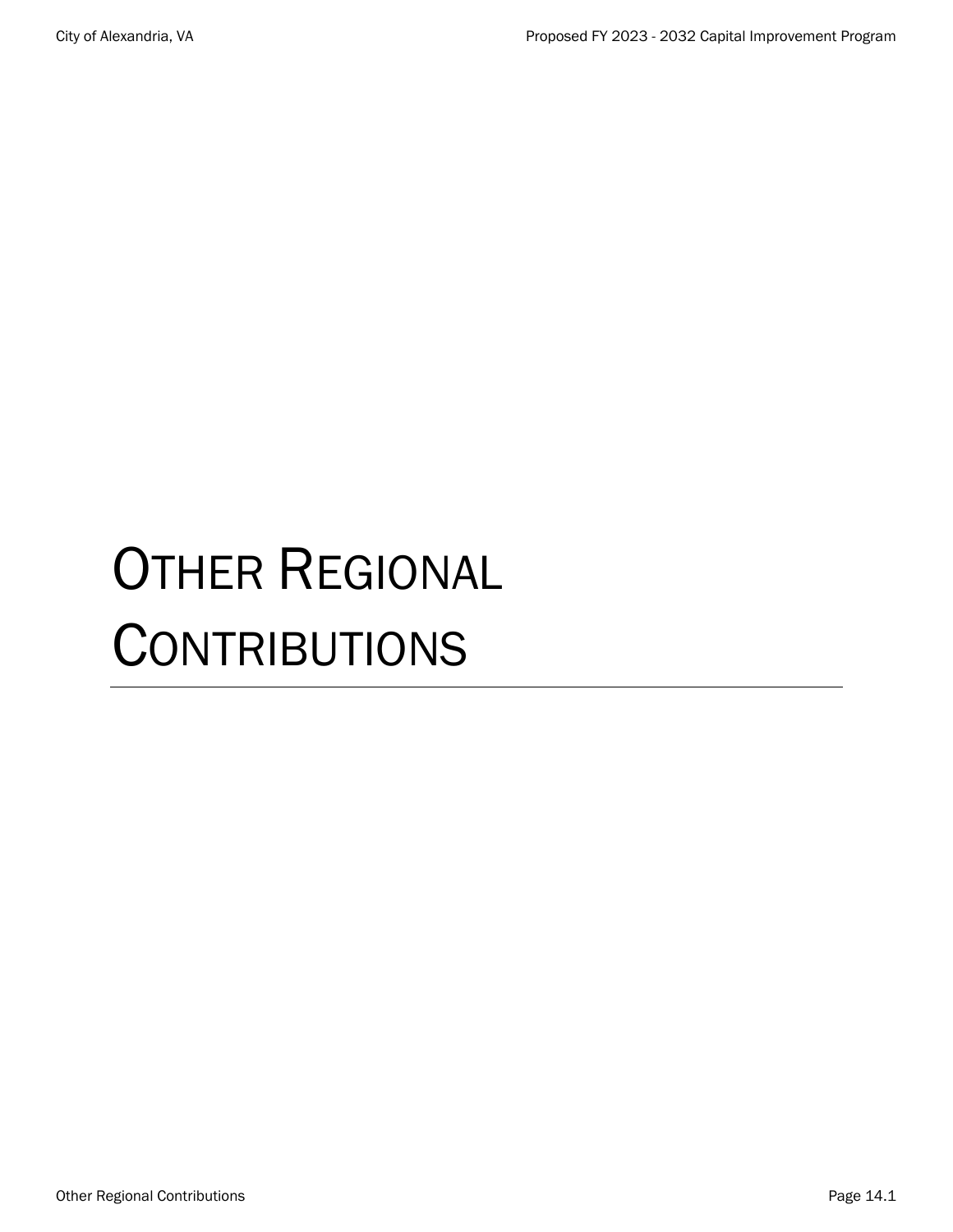Note: Projects with a \$0 total funding are active capital projects funded in prior CIP's that do not require additional resources.

|                                                   |                             |         |         |         |         |         |         |         |         |         |         | FY 2023 - |
|---------------------------------------------------|-----------------------------|---------|---------|---------|---------|---------|---------|---------|---------|---------|---------|-----------|
|                                                   | <b>Prior Appropriations</b> | FY 2023 | FY 2024 | FY 2025 | FY 2026 | FY 2027 | FY 2028 | FY 2029 | FY 2030 | FY 2031 | FY 2032 | FY 2032   |
|                                                   |                             |         |         |         |         |         |         |         |         |         |         |           |
| Other Regional Contributions                      |                             |         |         |         |         |         |         |         |         |         |         |           |
| Other Regional Contributions                      |                             |         |         |         |         |         |         |         |         |         |         |           |
| Northern Virginia Regional Park Authority (NVRPA) | 8,499,972                   | 441,200 | 485,900 | 490,700 | 495,600 | 500,600 | 505,600 | 510,700 | 515,800 | 520,900 | 526,100 | 4,993,100 |
| <b>Grand Total</b>                                | 8,499,972                   | 441,200 | 485,900 | 490,700 | 495,600 | 500,600 | 505,600 | 510,700 | 515,800 | 520,900 | 526,100 | 4,993,100 |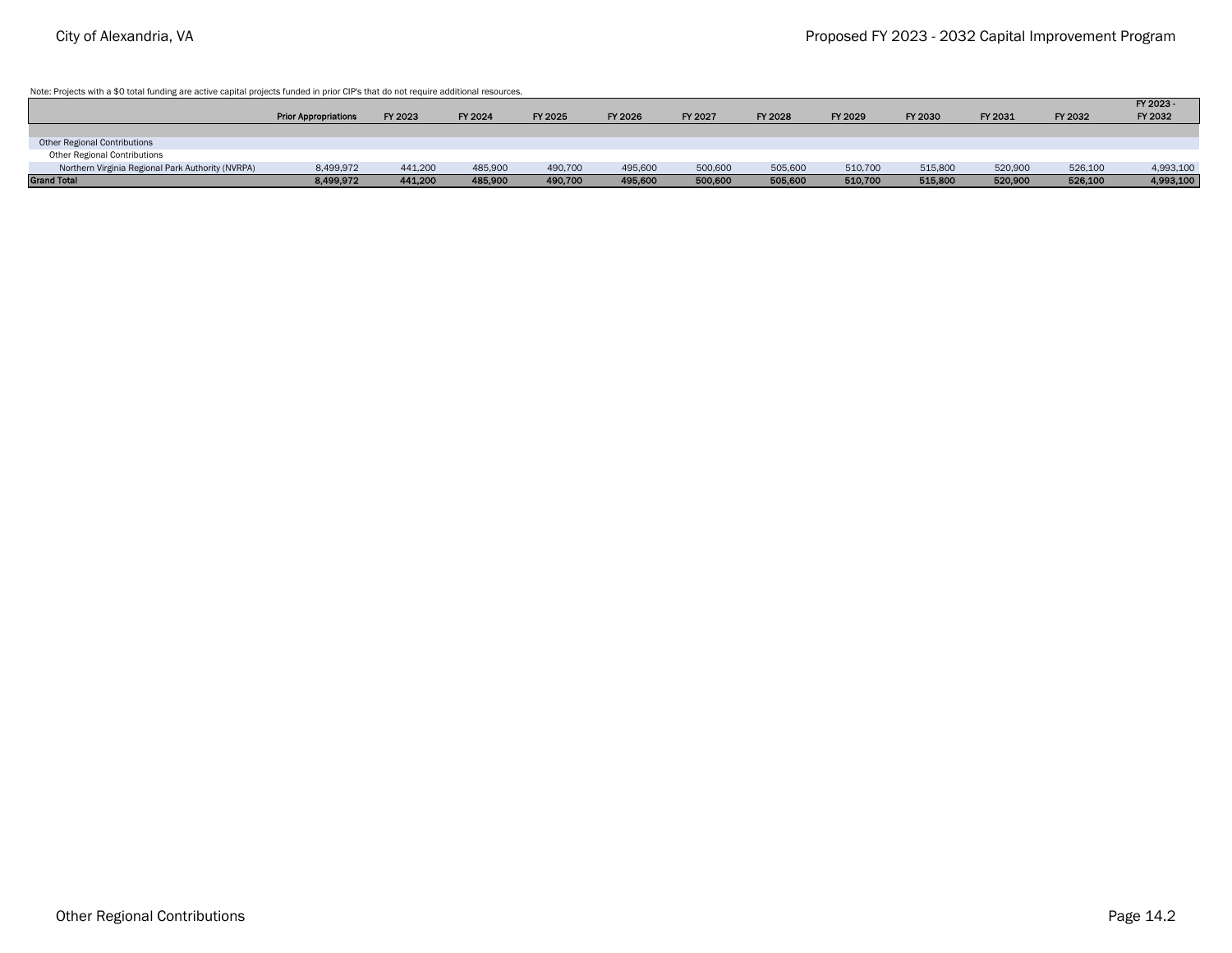#### NORTHERN VIRGINIA REGIONAL PARK AUTHORITY (NVRPA) DOCUMENT SUBSECTION: Regional Contributions PROJECT LOCATION: 121 N. Fairfax St. (Carlyle House) & 4001 Eisenhower Ave. (Cameron Run Regional Park) MANAGING DEPARTMENT: Office of Management & Budget REPORTING AREA: Regional SUPPORTING DEPARTMENT(S): Recreation, Parks & Cultural Activities PROJECT CATEGORY: 1 PRIMARY STRATEGIC THEME: Theme 5: Flourishing Arts, Culture & Recreation ESTIMATE USEFUL LIFE: Varies

| <b>Northern Virginia Regional Park Authority (NVRPA)</b> |             |                |         |         |         |         |         |         |         |         |         |         |           |
|----------------------------------------------------------|-------------|----------------|---------|---------|---------|---------|---------|---------|---------|---------|---------|---------|-----------|
|                                                          | $A (B + M)$ | в              | G       | D       |         |         | G       | н       |         |         | K       |         | M(C:L)    |
|                                                          | Total       |                |         |         |         |         |         |         |         |         |         |         | Total     |
|                                                          | Budget &    | Prior          |         |         |         |         |         |         |         |         |         |         | FY 2023   |
|                                                          | Financing   | Appropriations | FY 2023 | FY 2024 | FY 2025 | FY 2026 | FY 2027 | FY 2028 | FY 2029 | FY 2030 | FY 2031 | FY 2032 | FY 2032   |
| <b>Expenditure Budget</b>                                | 13,493,072  | 8,499,972      | 441,200 | 485,900 | 490.700 | 495,600 | 500,600 | 505.600 | 510.700 | 515,800 | 520,900 | 526,100 | 4,993,100 |
| Financing Plan                                           |             |                |         |         |         |         |         |         |         |         |         |         |           |
| Cash Capital                                             | 11,105,418  | 6,112,318      | 441.200 | 485.900 | 490.700 | 495,600 | 500,600 | 505,600 | 510,700 | 515,800 | 520,900 | 526,100 | 4,993,100 |
| GO Bond Interest Earnings                                | 752.455     | 752,455        |         |         |         |         |         |         |         |         |         |         |           |
| GO Bonds                                                 | 1,635,199   | 1,635,199      |         |         |         |         |         |         |         |         |         |         |           |
| <b>Financing Plan Total</b>                              | 13,493,072  | 8,499,972      | 441,200 | 485,900 | 490.700 | 495.600 | 500,600 | 505.600 | 510.700 | 515,800 | 520,900 | 526,100 | 4,993,100 |
| <b>Operating Impact</b>                                  |             |                |         |         |         |         |         |         |         |         |         |         |           |
|                                                          |             |                |         |         |         |         |         |         |         |         |         |         |           |

### CHANGES FROM PRIOR YEAR CIP

Funding plan updated to reflect most recent funding request from Northern Virginia Regional Park Authority.

### PROJECT DESCRIPTION & JUSTIFICATION

This project provides for the City's capital contribution to the Northern Virginia Regional Park Authority (NVRPA), a multijurisdictional agency established to provide a system of regional parks in Northern Virginia. In 1969, the City became a member of the Northern Virginia Regional Park Authority. The Authority operates 21 regional parks comprised of more than 10,000 acres and a variety of recreational facilities and historical sites, including, in Alexandria, the Carlyle House and Cameron Run Regional Park. The City, along with the Cities of Fairfax and Falls Church, and the Counties of Arlington, Fairfax and Loudoun, pay a share of the costs of the park program.

Of the FY 2023 NVRPA capital budget total, the City's share is \$441,200. For FY 2023, the per capita rate has increased to \$2.77 for the capital budget. Table A on the next page provides additional information regarding the contributions of each jurisdiction.

(Continued on next page)

# **EXTERNAL OR INTERNAL ADOPTED PLAN OR RECOMMENDATION** ADDITIONAL **OPERATING IMPACTS**

N/A Operating support of \$324,925 is included as part of the FY 2023 budget. Operating support has been provided on an annual basis for a number of years included as part of the base budget and not as an additional impact.